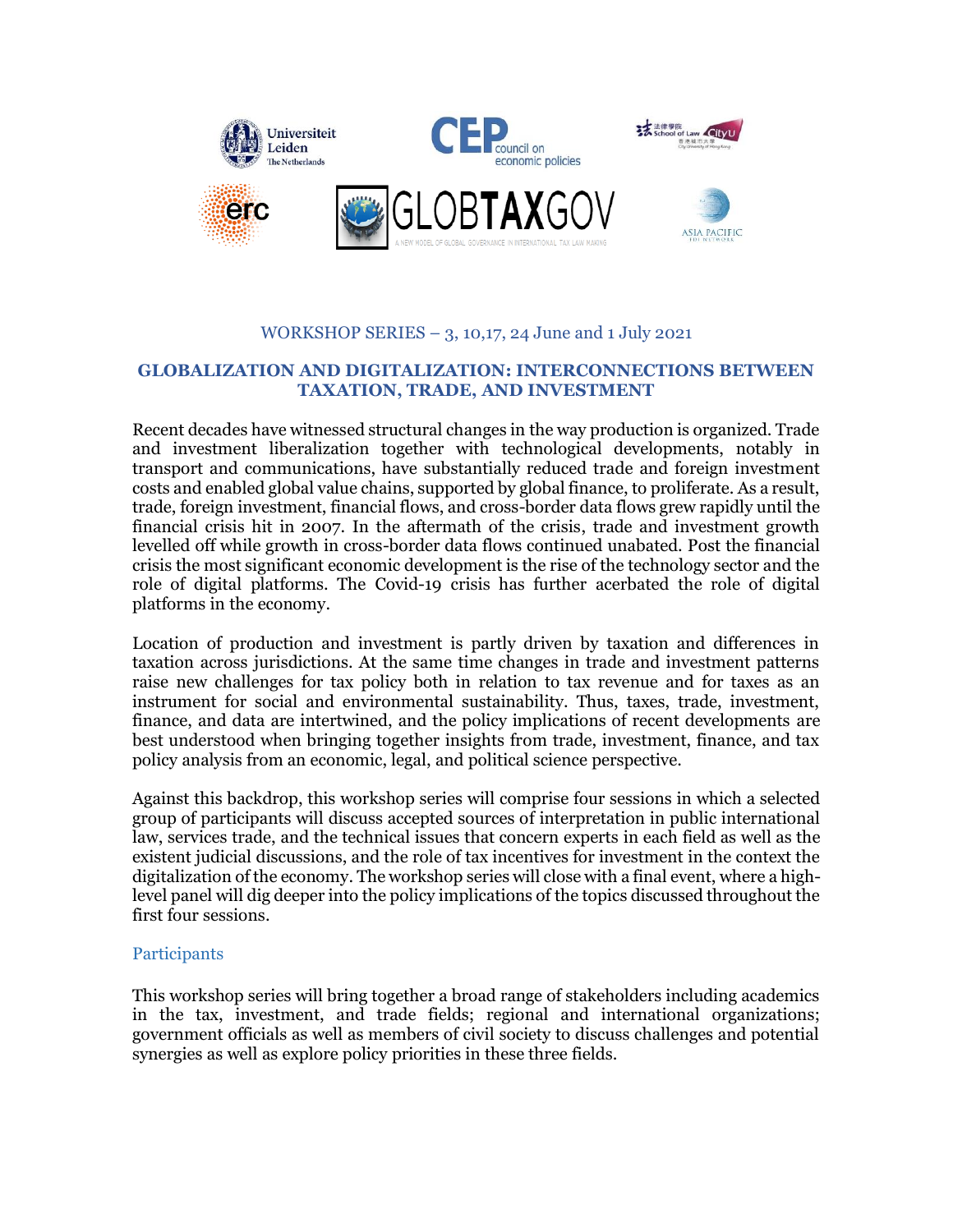## Preliminary Agenda

## **Session 1: Importance of Domestic Law for the Interpretation of Tax, Trade and Investment Treaties – June 3 (14.00-17.00 CET)**

This section will address the impact of domestic law in international agreements and the use of tax, trade and investment domestic law provisions for the application of international agreements. Some examples are for instance the use of investment law that leads to nonapplication of domestic provisions, the need to introduce a domestic tax provision in the framework of legality, and the introduction of a tax measure that can results in indirect expropriation under the investment agreement.

- Implications of trade and investment treaties in the application of domestic tax provisions
- Navigating reform analogies: comparative insights from the tax, trade and investment regimes
- What can we import from the WTO dispute resolution system? And the investment dispute resolution system?
- Interplay between investment, tax and dispute resolution mechanisms under EU law
- Calculation of damages in international investment claims: what role for domestic law?

Convener/Chair [Irma Mosquera Valderrama,](https://www.universiteitleiden.nl/en/staffmembers/irma-mosquera-valderrama#tab-1) Associate Professor, Leiden University and Lead Researcher, GLOBTAXGOV ERC Funded Project

- Implications trade and investment treaties in the application of domestic tax provisions. Pedro Schoueri Tax Lawyer Brazil.
- Navigating reform analogies: comparative insights from the tax, trade and investment regimes. Wolfgang Alschner Associate Professor University of Ottawa
- What can we import from the WTO dispute resolution system? Anna Marhold Assistant Professor Leiden University
- What can we import from the investment dispute resolution system? Paula Baldini PhD candidate Leiden University
- Interplay between investment, tax and dispute resolution mechanisms under EU law. Javier Garcia Olmedo Lecturer Queen Mary University of London.
- The proportionality review of fiscal measures under international law: comparative perspectives from investment, EU and WTO law. Toni Marzal, Faculty of Law, University of Glasgow & Ricardo Garcia Anton, Faculty of Law, Tilburg University

## **Session 2: Digital Taxes and Trade in Services – June 10 (14.00-17.00 CET)**

International income tax rules rest on the principles that taxes are paid in the jurisdiction where the company has physical presence, taxes are based on profits, and there are profit allocation rules. These tax rules need to be updated as economic activities go digital – accelerated by the Covid-19 crisis. In the digital economy, assets are increasingly intangible and marginal costs may be close to zero resulting in scale without mass as well as a high degree of market concentration globally. The OECD hosts negotiations under the Inclusive Framework of Base Erosion and Profit Shifting (BEPS) to find solutions by the end of 2020. The discussions are yet to conclude and in the meantime several countries have introduced digital services taxes on their own.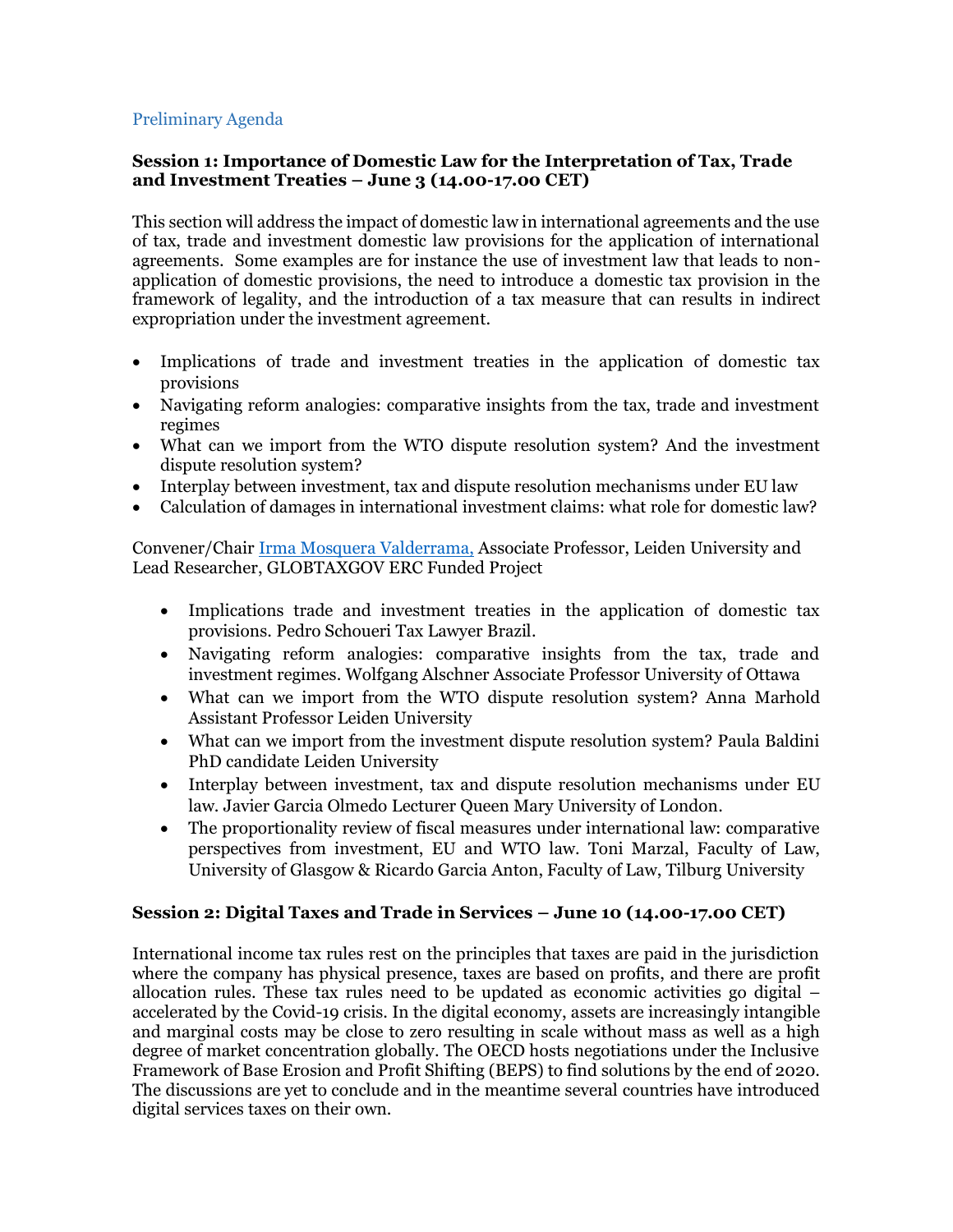- What should be the objective of a digital services tax?
- Which economic activities and what kind of firms could be subject to a digital services tax?
- What would be the benefits of a global agreement and what would be the cost of unilateral action?

Convener: [Hildegunn Kyvik Nordås,](https://www.cepweb.org/about/people/hildegunn-kyvik-nordas/) Senior Associate, Council on Economic Policies (CEP) and Professor of Economics, Örebro University

## Keynote

David Bradbury – Head of Tax Policy and Statistics Division at the Centre for Tax Policy and Administration at the OECD

#### Speakers

Wei Cui, Law professor at the University of British Columbia, Weiwei Zhang, International Trade Advisor, Sidley Austin LLP Mattias Bauer, researcher at the European Centre for International Political Economy

#### **Session 3: The Settlement of Tax and Tax Treaty Disputes by the International Courts and Tribunals– June 17 (14.00-17.00 CET)**

In an international context it can be said that in order for a dispute to arise, a conflict regarding the interpretation or application of a treaty needs to occur. This is most likely the case when contracting states of a treaty use treaty provisions differing from the text of the OECD or UN Model Convention. Other reasons for conflicts to occur might be a different appraisal of the facts related to the case or treaty interpretation biased by national legislation and against the principles of good faith. When examining the nature of disputes, it has to be kept in mind that the majority of disputes arise between the taxpayer and authority. Only rarely would a breach of a treaty obligation by one state lead to a dispute with the other contracting state. There are various mechanisms of dispute resolution at the international level, both for tax and non-tax disputes. Some of the most prominent measures for settling tax disputes are those found in DTCs and the EU Arbitration Convention. With most of the recent development focusing on Tax Treaty Arbitration, Mutual Agreement Procedure (MAP) remains the key tool to reduce treaty-related disputes. However, a number of other international adjudicatory bodies (namely, WTO, ISDS, CJEU, and ICJ) have had to review the legality of tax measures in light of international treaties. This trend gives rise to a number of practices such as treaty shopping, but also give an opportunity to a greater dialogue between international courts and more precisely, between these courts and tax tribunals.

- How do international courts (WTO, ISDS, CJEU, UN ICJ) approach tax measures?
- How frequently do these adjudicatory bodies deal with tax disputes? What is the typology of tax measures reviewed by these courts?
- What are the substantive and procedural interactions between trade, investment, and tax international courts?
- How does the global push to tax the digital enterprises relate to ICJ, WTO, ISDS?
- What is the impact of these courts' decisions on tax law? How can one import terminology from other disciplines within the public international law practices (trade, tax, and investment)?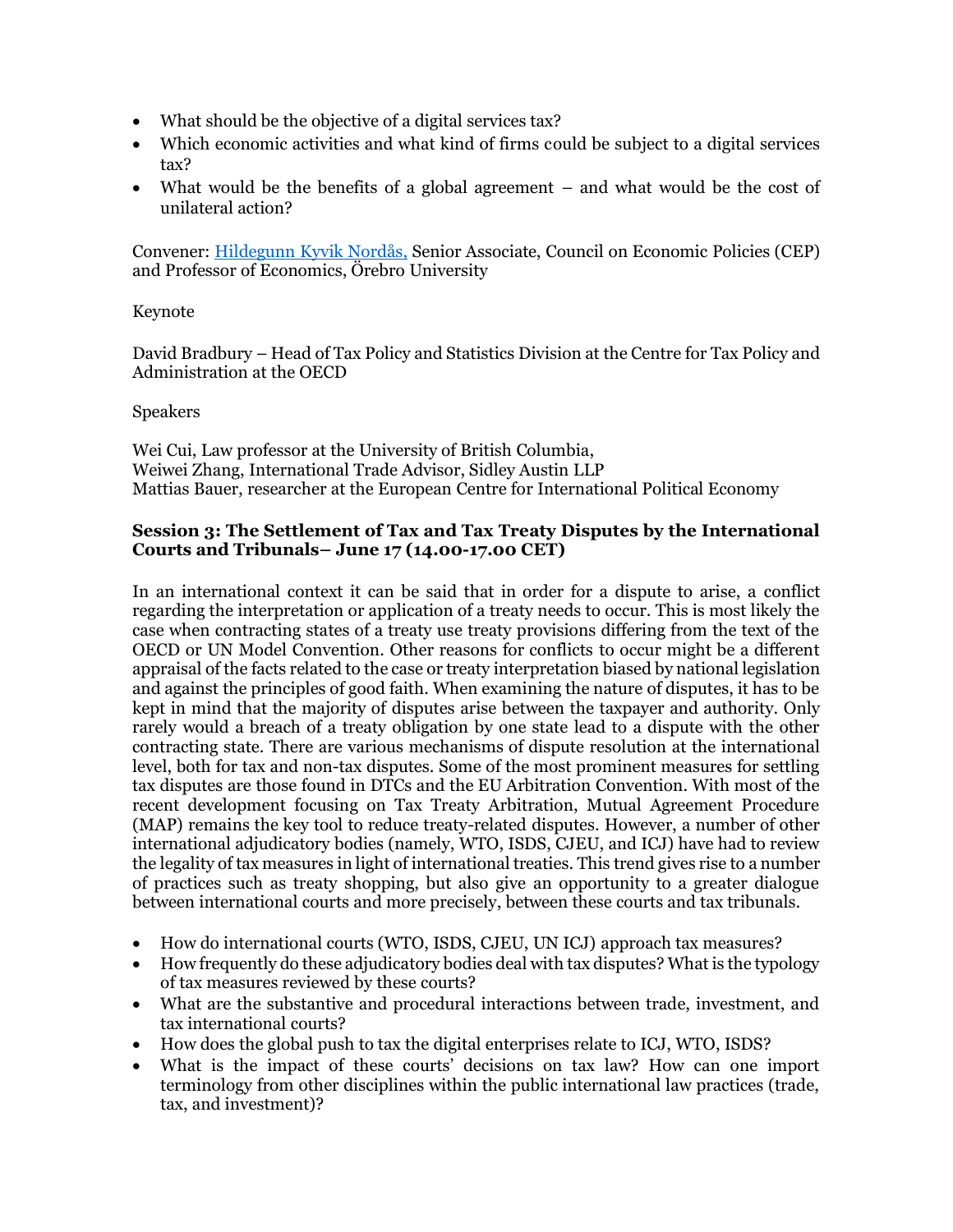Convener/Chair: [Julien Chaisse,](https://www.cityu.edu.hk/slw/people/people_chaisse_julien.html) School of Law, City University of Hong Kong & President, Asia Pacific FDI Forum

# **Investor State Dispute Settlement and Tax Matters**

- Speaker (20 min): [Prabhash Ranjan,](http://www.sau.int/faculty/faculty-profile.html?staff_id=65) South Asian University, New Delhi
- Lead Discussants (5-10 min each): [Blazej Kuzniacki,](https://www.linkedin.com/in/blazejkuzniacki/?originalSubdomain=pl) Deputy Director, Strategic Tax Advice & Dispute Resolution (PwC Poland) & [Noam Zamir,](https://www.linkedin.com/in/noam-zamir-999455b6/?originalSubdomain=fr) Catholic University of Lyon
- $OAs (10-15 min)$

## **The Settlement of Tax Disputes by WTO**

- Speaker (20 min): *Luca Rubini*, School of Law, Birmingham University
- Lead Discussants (5-10 min each): [Peter Van den Bossche,](https://www.wti.org/institute/people/410/van-den-bossche-peter/) Director, World Trade Institute & [James Nedumpara,](http://ctil.iift.ac.in/head.aspx) Centre for International Trade and Investment Law, Indian Institute of Foreign Trade, New Delhi
- $QAs (10-15 min)$

## **The Settlement of Tax Treaty Disputes by the European Court of Justice**

- Speaker (20 min): [Juliane Kokott,](https://curia.europa.eu/jcms/jcms/rc4_170588/en/) Advocate General, Court of Justice of the European Union
- Lead Discussants (5-10 min each): [Matteo Vaccaro-Incisa](https://www.carnelutti.com/people/vaccaro-incisa-matteo/) (European University Institute) & [Vasyl Chornyi,](https://www.linkedin.com/in/vasyl-chornyi-90037ab5/?originalSubdomain=nl) Global Trade Advisory, Deloitte Netherlands
- $QAs (10-15 min)$

## **The Settlement of Tax Treaty Disputes by the International Court of Justice**

- Speaker (20 min): [Celine Braumann,](https://eur-int-comp-law.univie.ac.at/en/team/further-staff/braumann-celine/) Faculty of Law, University of Vienna
- Lead Discussants (5-10 min each): [Leila Choukroune,](https://www.port.ac.uk/about-us/structure-and-governance/our-people/our-staff/leila-choukroune) School of Law, Portsmouth University [& Michael F. Motala,](http://www.michaelmotala.com/about) University of Toronto
- QAs (10-15 min)

## **General discussion and QAs (20 min)**

## **Session 4: Tax Incentives for Investment. Old and New Challenges for International Trade – June 24 (14.00-17.00 CET)**

Despite their stated goals including attracting FDI, creating employment and boosting R&D and innovation, tax incentives for investment are often ineffective. Indeed, several provisions are redundant and hence end-up triggering costly windfall gains. They can also trigger negative spillover effects on third countries, e.g. when it comes to international trade through and the use of tax incentives as harmful tax practices. The digitalization of the economy has exacerbated some of the existing challenges with respect to the use of tax incentives and their impact on international trade. For instance, certain vulnerabilities in the international tax arena such as the allocation of taxing rights on the basis of physical presence have been intensified with the disruption of digitalization.

• Tax incentives and inter-nation equity at the global level